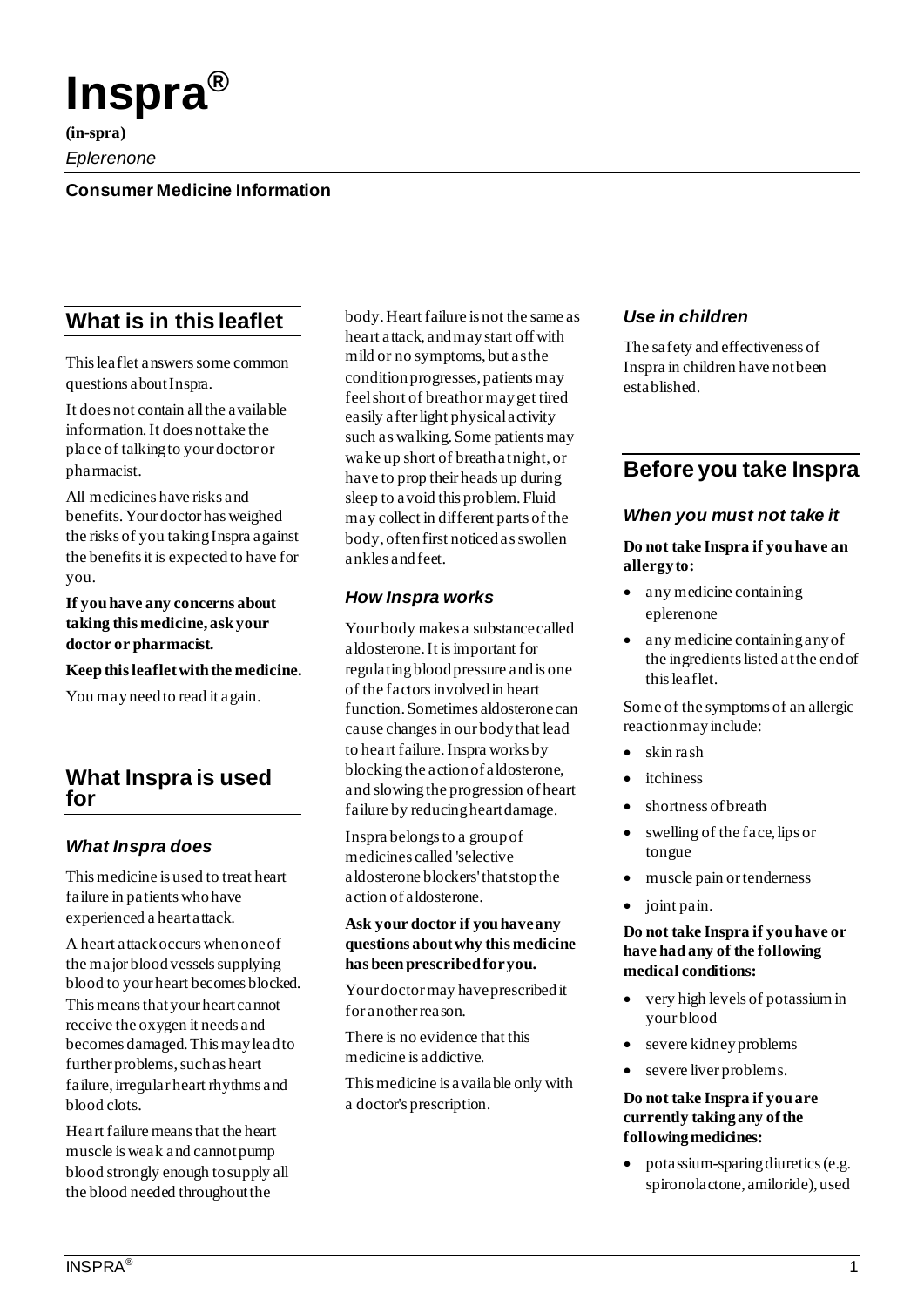to help the kidneys get rid of salt and water by increasing the amount of urine produced

- potassium supplements, or salt substitutes which contain potassium
- ketoconazole and itraconazole used to treat fungal infections
- ritonavir, for the treatment of HIV infections.

Taking Inspra together with the above medicines can lead to serious side effects.

### **Do not take this medicine if you are pregnant.**

It may affect your developing baby if you take it during pregnancy.

### **Do not breast-feed if you are taking this medicine.**

The active ingredient in Inspra may pass into breast milk and there is a possibility that your baby may be affected.

### **Do not take this medicine after the expiry date printed on the pack or if the packaging is torn or shows signs of tampering.**

If it has expired or is damaged, return it to your pharmacist for disposal.

**If you are not sure whether you should start taking this medicine, talk to your doctor.**

## *Before you start to take it*

**Tell your doctor if you have allergies to any other medicines, foods, preservatives or dyes.**

### **Tell your doctor if you have or have had any of the following medical conditions:**

- high levels of potassium in your blood
- diabetes
- kidney problems
- liver problems.

### **Tell your doctor if you are pregnant or plan to become pregnant or are breast-feeding.**

Your doctor can discuss with you the risks and benefits involved.

**If you have not told your doctor about any of the above, tell them before you start taking Inspra.**

### *Taking other medicines*

**Tell your doctor or pharmacist if you are taking any other medicines, including:**

- all prescription medicines
- all medicines you buy over the counter from a pharmacy or supermarket
- all complementary and alternative therapies
- anything you buy from a health food shop.

Some medicines may be affected by Inspra or may affect how well it works. You may need different amounts of your medicines, or you may need to take different medicines. Your doctor will advise you.

### **Tell your doctor or pharmacist if you are taking any of the following:**

- medicines known as angiotensin converting enzyme (ACE) inhibitor and/or angiotensin receptor blocker (ARB), such as quinapril, losartan. These are used to treat high blood pressure and some other heart conditions and may increase the risk of high potassium levels in your blood.
- non-steroidal anti-inflammatory drugs (NSAIDs), medicines used to relieve pain, swelling and other symptoms of inflammation, including aspirin and ibuprofen.
- lithium, a medicine used to treat mood swings
- St John's Wort, used in the management of depression
- potassium-sparing diuretics, such as spironolactone, amiloride
- medicines used to treat fungal infections such as ketoconazole, itraconazole
- certain antibiotics used to treat bacterial infections, such as erythromycin
- saquinavir, ritonavir, for the treatment of HIV infections
- any other medicines used to treat high blood pressure or heart failure.

If you are not sure if youare taking any of these medicines mentioned in this leaflet, check with your doctor or pharmacist.

Your doctor and pharmacist have more information on medicines to be careful with or avoid while taking this medicine.

### **Tell your doctor if you are taking salt tablets.**

Taking Inspra together with salt tablets can lead to serious side effects.

# **How to take Inspra**

### **Follow all directions given to you by your doctor or pharmacist carefully.**

They may differ from the information contained in this leaflet.

**If you do not understand the instructions on the box, ask your doctor or pharmacist for help.**

## *How much to take*

Your doctor will tell you how many tablets you need to take each day. This may depend upon your age, your condition and whether or not you are taking any other medicines.

The usual starting dose of Inspra is 25 mg given once a day. After about 4 weeks, your doctor may increase the dose to 50 mg once daily.

## *How to take it*

**Swallow the tablets whole with a full glass of water.**

## *When to take it*

### **Take your medicine at about the same time each day.**

Taking it at the same time each day will have the best effect. It will also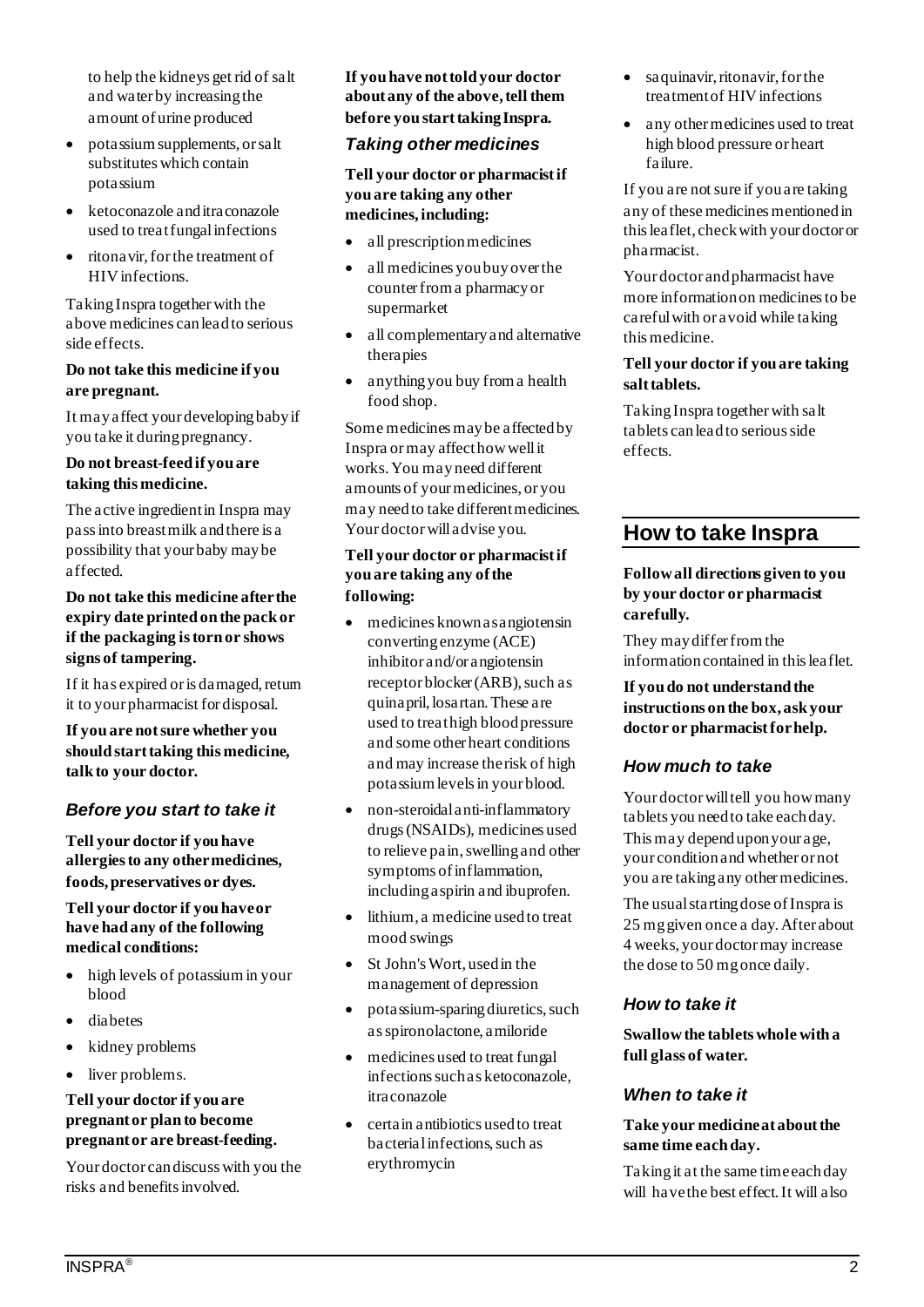help you remember when to take the tablets.

Your tablets may be taken with or after a meal, or on an empty stomach.

## *How long to take it*

### **Continue taking your medicine for as long as your doctor tells you.**

This medicine helps to control your condition, but does not cure it. It is important to keep taking your medicine even if you feel well.

## *If you forget to take it*

**If it is less than 12 hours before your next dose, skip the dose you missed and take your next dose when you are meant to.**

**Otherwise, take it as soon as you remember, and then go back to taking your medicine as you would normally.**

**Do not take a double dose to make up for the dose that you missed.**

This may increase the chance of you getting an unwanted side effect.

**If you are not sure what to do, ask your doctor or pharmacist.**

**If you have trouble remembering to take your medicine, ask your pharmacist for some hints.**

## *If you take too much (overdose)*

**Immediately telephone your doctor or the New Zealand National Poisons Information Centre (telephone 0800 POISON or 0800 764 766) for advice, or go to Accident and Emergency at the nearest hospital, if you think that you or anyone else may have taken too much Inspra. Do this even if there are no signs of discomfort or poisoning.**

You may need urgent medical attention.

If you take too much Inspra, you may feel light-headed.

## **While you are taking Inspra**

## *Things you must do*

**If you are about to be started on any new medicine, remind your doctor and pharmacist that you are taking Inspra.**

**Tell any other doctors, dentists, and pharmacists who treat you that you are taking this medicine.**

**If you are going to have surgery, tell the surgeon or anaesthetist that you are taking this medicine.**

It may affect other medicines used during surgery.

**If you become pregnant while taking this medicine, tell your doctor that you are taking this medicine.**

**Make sure you drink enough water during exercise and hot weather when you are taking this medicine, especially if you sweat a lot.**

If you do not drink enough water while taking Inspra, you may feel faint, light-headed or sick. This is because your blood pressure is dropping suddenly. If you continue to feel unwell, tell your doctor.

### **If you have excess vomiting or diarrhoea while taking Inspra, tell your doctor.**

You may lose too much water and salt and your blood pressure may drop too much.

**If you feel light-headed or dizzy after taking your first dose of Inspra, or when your dose is increased, tell your doctor immediately.**

### **Keep all of your doctor's appointments so that your progress can be checked.**

Your doctor may occasionally do a blood test to check your potassium levels and see how your kidneys are working.

## *Things you must not do*

**Do not take Inspra to treat any other complaints unless your doctor tells you to.**

**Do not give your medicine to anyone else, even if they have the same condition as you.**

**Do not stop taking your medicine, or lower the dosage, without checking with your doctor.**

If you stop taking it suddenly, your condition may worsen or you may have unwanted side effects.

## *Things to be careful of*

### **Be careful driving or operating machinery until you know how Inspra affects you.**

This medicine may cause dizziness and feeling faint in some people. If you have this symptom, do not drive, operate machinery or do anything else that could be dangerous.

# **Side effects**

**Tell your doctor or pharmacist as soon as possible if you do not feel well while you are taking Inspra or your condition changes. Tell your doctor even if you think the problem is not connected with the medicine or is not listed in this leaflet.**

This medicine helps most people with heart failure, but it may have unwanted side effects in some people. All medicines can have side effects. Sometimes they are serious, most of the time they are not. You may need medical attention if you get some of the side effects.

It is often difficult to tell whether side effects are the result of taking Inspra, or the effects of your heart failure or side effects of other medicines you may be taking. For this reason it is important to report any change in your condition. Your doctor may want to change your dose or advise you to stop taking Inspra.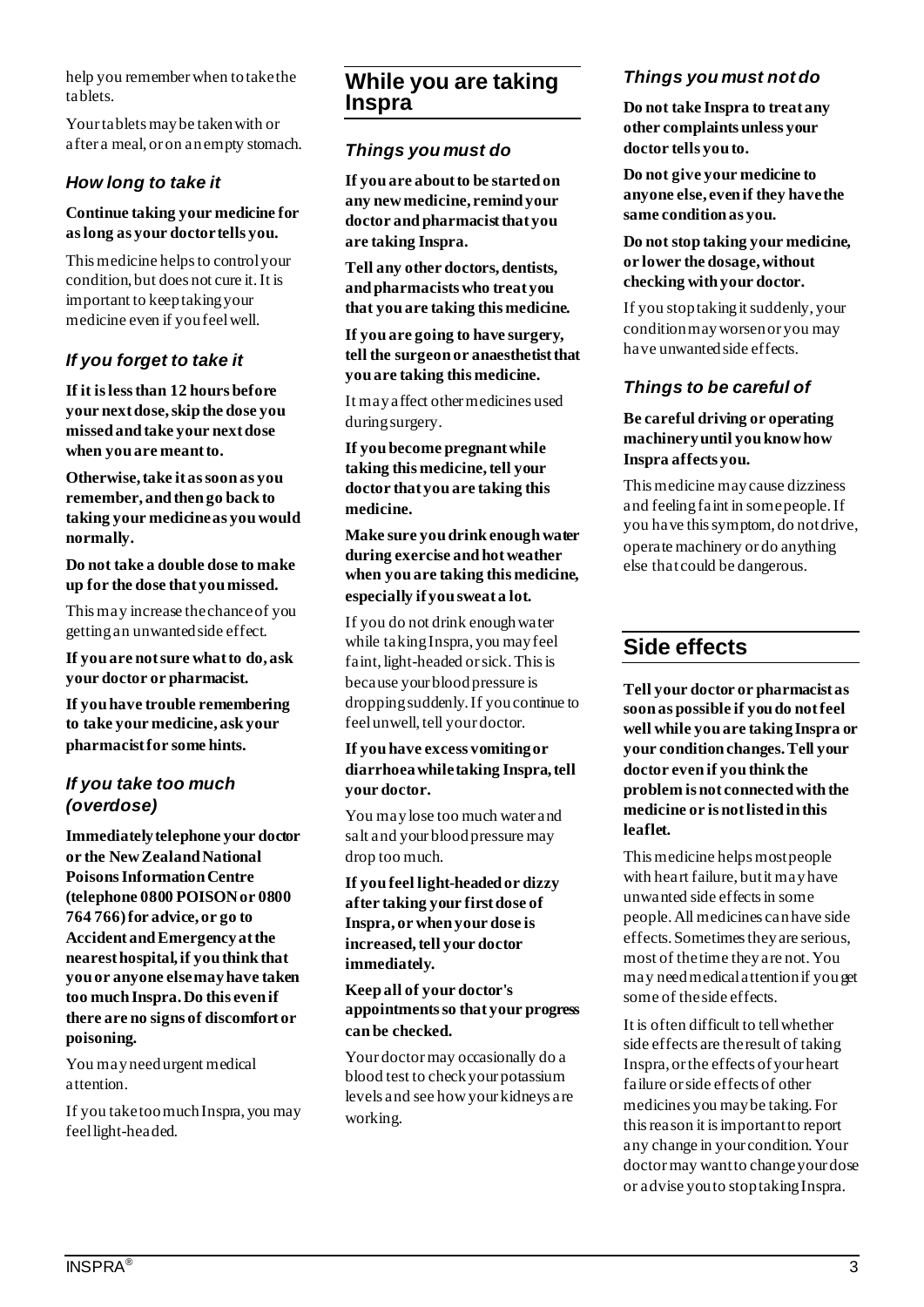If you are over 65 years of age you may have an increased chance of getting side effects.

#### **Do not be alarmed by the following list of side effects.**

You may not experience any of them.

**Ask your doctor or pharmacist to answer any questions you may have.**

## *Tell your doctor if...*

### **Tell your doctor or pharmacist if you notice any of the following and they worry you:**

- feeling light-headed, dizzy or faint
- stomach or bowel problems
	- − feeling sick (nausea) or vomiting
	- − diarrhoea
	- − constipation
	- − flatulence
- cough
- sore throat
- headache
- rash, itchy skin
- high temperature, signs of an infection
- back pain.

## *Tell your doctor as soon as possible if...*

The following list includes side effects that may require medical attention. Serious side effects are rare.

### **Tell your doctor as soon as possible if you notice any of the following:**

- heart flutters
- unusual tiredness, weakness
- muscle spasms and pain
- abdominal pain
- enlargement of the breasts in men
- reduced sense of touch
- increased sweating
- feeling weak and generally unwell

• problems with sleeping.

## *Go to hospital if...*

**Tell your doctor immediately or go to Accident and Emergency at your nearest hospital, if you notice any of the following:**

- shortness of breath, swelling of the feet or legs due to fluid build up
- chest pain which may spread to the neck and shoulders
- swelling of the face, lips, mouth, tongue or throat which may cause difficulty in swallowing or breathing.

### **Tell your doctor or pharmacist if you notice anything that is making you feel unwell.**

Other side effects not listed above may also occur in some patients.

Some of these side effects (for example, changes in potassium levels, thyroid function, or cholesterol level) can only be found when your doctor does tests from time to time to check your progress.

# **After taking Inspra**

## *Storage*

### **Keep your Inspra tablets in the pack until it is time to take them.**

If you take the tablets out of the pack they will not keep well.

**Keep your tablets in a cool dry place where the temperature stays below 25 °C.**

**Do not store Inspra or any other medicine in the bathroom or near a sink. Do not leave it on a window sill or in the car.**

Heat and dampness can destroy some medicines.

### **Keep it where children cannot reach it.**

A locked cupboard at least one-anda-half metres above the ground is a good place to store medicines.

## *Disposal*

**If your doctor tells you to stop taking this medicine or the expiry date has passed, ask your pharmacist what to do with any medicine that is left over.**

## **Product description**

### *What it looks like*

Inspra is a yellow, arc diamond, filmcoated tablet.

Packs contain 30 tablets.

#### **25 mg tablet**

Marked with 'NSR' over '25' on one side and 'Pfizer' on the other.

### **50 mg tablet**

Marked with 'NSR' over '50' on one side and 'Pfizer' on the other.

## *Ingredients*

The active ingredient in Inspra is eplerenone.

- Inspra 25 tablet contains  $25 \text{ mg}$ eplerenone
- Inspra 50 tablet contains 50 mg eplerenone.

Inspra tablets also contain:

- lactose monohydrate
- microcrystalline cellulose
- croscarmellose sodium
- hydromellose
- sodium laurilsulfate
- purified talc
- ma gnesium stearate
- Opadry yellow YS-1-12524-A
- purified water

This medicine does not contain sucrose, gluten, or tartrazine.

## *Supplier*

Inspra is supplied in New Zealand by: Viatris Ltd PO Box 11-183